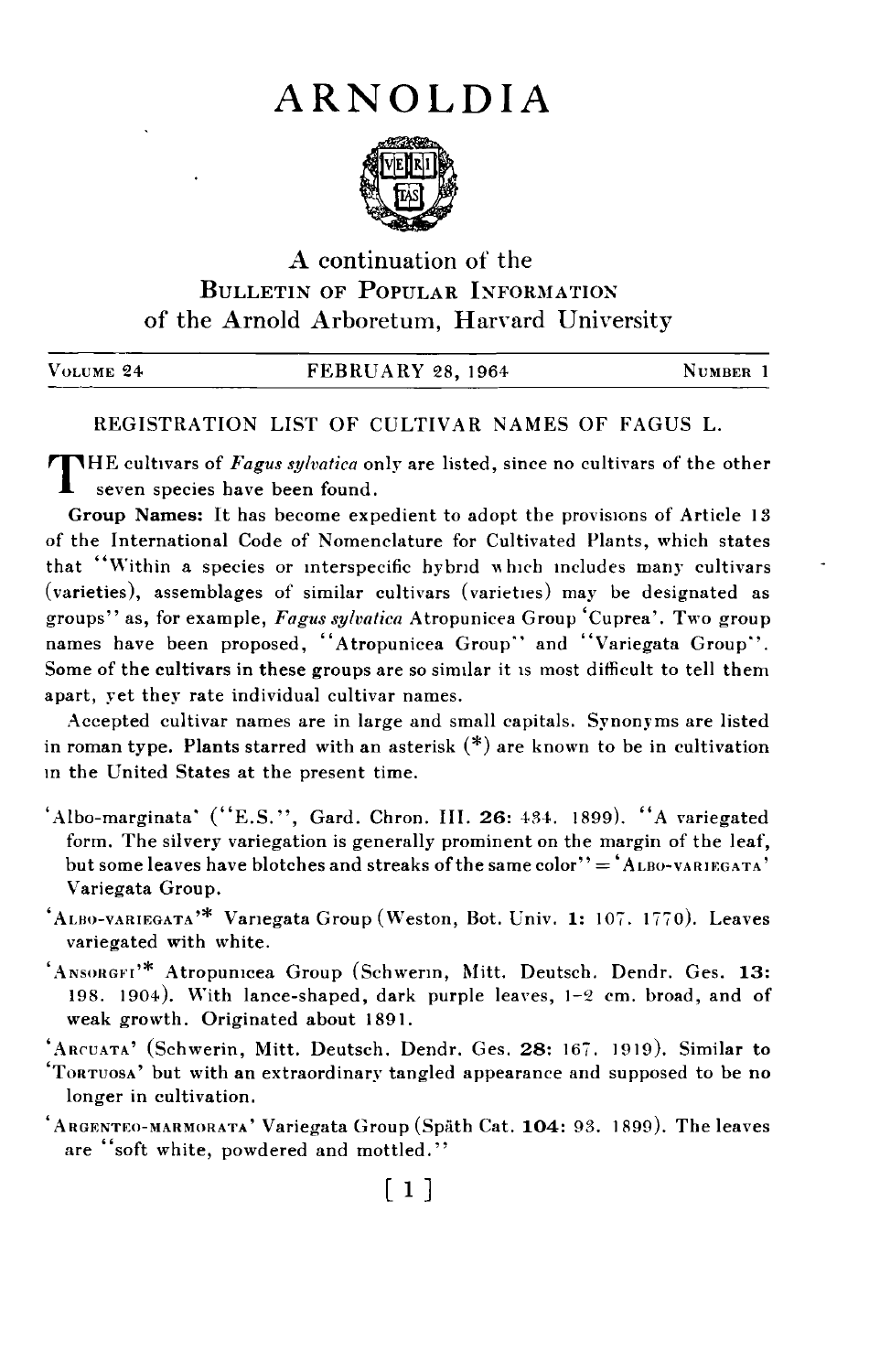- 'Argenteo-variegata' (Jouin, Jardin 13: 41. 1899) = 'ALBO-VARIEGATA' Variegata Group.
- $A$ SPLENIFOLIA<sup>\*\*</sup> (Duchartre in Jacques & Herineq, Man. Gén. Pl. 4: 237, 1859). Leaves narrow, linear, in various shapes.
- $'A$ TROPUNICEA'\* Atropunicea Group (Weston, Bot. Univ. 1: 107, 1770). Leaves red to reddish purple.
- Atropunicea Group-This group name is here adopted to include cultivars with reddish or purplish foliage, for differences in characteristics among some of these cultivars are not marked. It includes the following cultivars: 'ANSORGEI'. these cultivars are not marked. It includes the following cultivars : 'ANSORGEI', 'Atropunicea', 'Atropurpurea Globosa', 'Atropurpurea Macrophylla', 'Brocklesby', 'Cuprea', 'Interrupta Purpurea', 'Norwegiensis', 'Purpurea', 'PURPUREO-PENDULA', 'REYGERLOO', 'RIVERSII', 'ROHANII', 'SPAETHIANA', and 'SWAT MAGRET'.
- 'Atropurpurea' (Regel, Gartenflora 4: 93. 1855). With leaves "dark red" = 'ATROPUNICEA' Atropunicea Group.
- 'ATROPURPUREA GLOBOSA' Atropunicea Group (A. Dervaes, Moller's Deutsch. Gart.-Zeit. 42: 287. 1927). A small, rounded variety with reddish leaves, similar in habit to Acer platanoides 'GLOBOSUM'.
- 'ATROPURPUREA MACROPHYLLA<sup>,\*</sup> Atropunicea Group (Kirchner in Petzold & Kirchner, Arb. Muscav. 661. 1864). Similar to other purple beeches, but with slightly larger leaves.
- 'Atropurpurea Pendula' (Jager in Jager & Beiss., Ziergeh. Gart. & Park. 2nd ed. 155. 1884). The leaves are a dark red and the branches are pendulous= 'PURPUREO-PENDULA' Atropunicea Group.
- 'Atropurpurea Rohanii' (Henry in Elwes & Henry, Trees Gt. Brit. Irel. 1: 8.  $1906$  = 'RoHANII' Atropunicea Group.
- 'Atropurpurea Tricolor' (Hort. ex Pynaert, Revue Hort. Belg. 12: 145. 1886)  $=$ 'TRICOLOR' Variegata Group.
- 'Atro-rubens' (Du Roi ex Loudon, Arb. Frut. Brit. 3: 1950. 1838). "The leaves when half developed are a cherry red, and when fully matured at mid-summer are of so dark a purple as to appear almost black" =  $'P$ URPUREA' Atropunicea Group.
- 'Aurea' (Hort. ex Schelle, Beissner et al., Hand. Laubh.-Benenn. 62. 1903)= 'ZLATIA' Variegata Group.
- 'Aurea Spaethii' (Nicholson, Kew Hand-List Trees & Shrubs, ed. 2, 717. 1902)  $=$ 'ZLATIA' Variegata Group.
- 'AuREO-PENDULA'\* Variegata Group (Van der Bom, Mitt. Deutsch. Dendr. Ges.  $20: 423.$  1911). Originated in 1900 on a green-leaved plant. The leaves are pendulous and golden green; during the summer the color gradually turns green.
- 'Aureo-variegata' ("E. S.", Gard. Chron. III, 26: 434. 1899). "Bright green leaves, splashed and streaked with golden yellow" ='LUTEO-VARIEGATA' Variegata Group.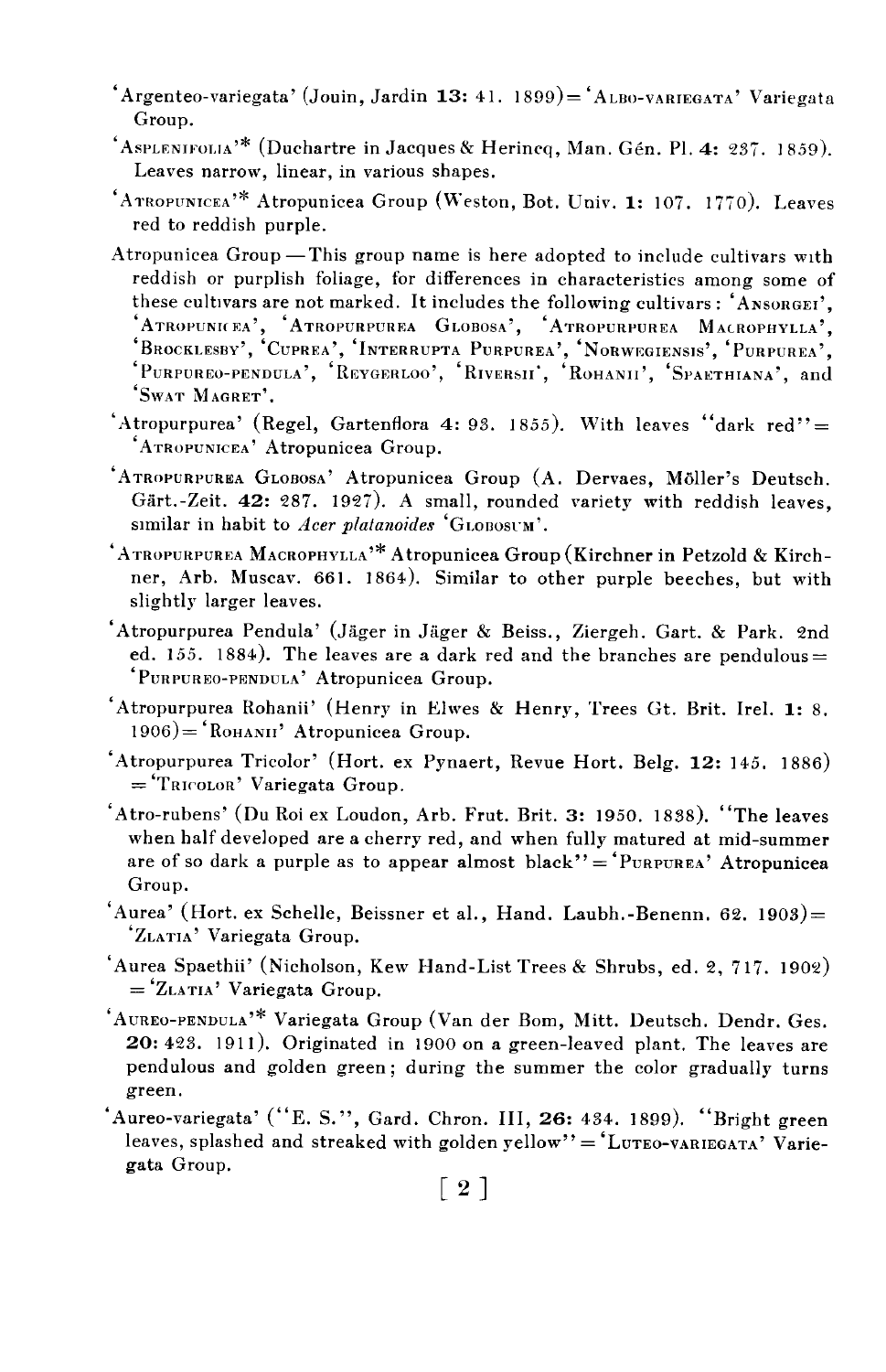- 'BORNYENSIS'\* (Bean, Garden London 55: 267, 1899). Originating before 1870 in Borny, France, this is a weeping beech with upright trunk, broadly columnar habit and branches "symmetrically pendulous", differing from 'PENDULA' because of its more fastigiate habit.
- 'BRO< KLESRV' Atropunicea Group (Jouin, Jardin 13: 41. 1899). Very similar to other purple beeches but with slightly larger leaves.
- 'CASTANAEFOLIA'\* (Bean, Garden London 55: 267. 1899). "One of the cut leaved forms. A proportion of the leaf is divided into narrow, regular segments, almost reaching the midrib, other leaves are merely coarsely toothed.''
- 'Circinata' (Hort. ex Krüssmann, Mitt. Deutsch. Dendr. Ges. 52: 115. 1939)<br>= 'GRANDIDENTATA'.
- 'CooHI.EATA'\* (Kirchner in Petzold & Kirchner, Arb. Muscav. 659. 1864). A dwarf form with compact growth and cone-shaped habit.
- 'Comptoniaefolia' (Kirchner in Petzold & Kirchner, Arb. Muscav. 661. 1864)<br>= 'ASPLENIFOLIA'.
- 'Conclomerata' (Jouin, Jardin 13: 42. 1899). A dwarf bush of rounded form, leaves small and contorted.
- 'Crispa' (Hort. ex Loudon, Arb. Frut. Brit. 3: 1952. 1838). "A monstrosity with the leaves small and almost sessile, and crowded into small dense tufts"  $=$  'CRISTATA'.
- 'CRISTATA'\* (Dumont de Courset, Bot. Cult. 6: 415. 1811). Slow growing, leaves on the twig ends, as a rule, but in a triangular shape and deformed.
- 'CUCULLATA' (Koch, Dendr. II, 2: 19. 1873). With smaller leaves than the species and with curled leaf margins.
- 'Cuprea'\* Atropunicea Group (Loudon, Arb. Frut. Brit. 3: 1951. 1838). "Young leaves and shoots of a paler colour than those of the purple beech.... in a state of repose, and on a dark cloudy day, it can hardly be distmguished from the common green-leaved beech."
- 'Cupreata' (Hort. ex Krussmann, Mitt. Deutsch. Dendr. Ges. 52: 117. 1939) ='CUPREA' Atropunicea Group.
- $\text{`Daw}$  (KHI)\* (Hesse Cat., 1913-14: 120. 1913). A fastigiate beech on the estate of the late Mr. F. R. S. Balfour of Dawyck, Scotland.
- 'FASTIGIATA'\* (Simon-Louis ex Koch, Dendr. 11,2: 17. 1873). A narrow columnar form.
- $'$ FAUX DE VESEY'\* (Meyer, F. G., Pl. Explor. ARS 34-32, 111. 1963). "When grafted upon a standard, plants develop horizontally spreadmg branches from the crown, these with somewhat pendulous tips." Probably identical with  $F$ . sylvatica 'TORTUOSA' found in the Forests of Verzy, France, for hundreds of years.
- GRANDIDENTATA'\* (Hort. ex Kirchner, Petzold & Kirchner, Arb. Muscav. 662. 1864). "Leaves coarsely toothed, branches slender."
- 'Hartigii' (Schneider, Illus. Handb. Laubh. 1: 154. 1904). "Golden yellow

 $\lceil 3 \rceil$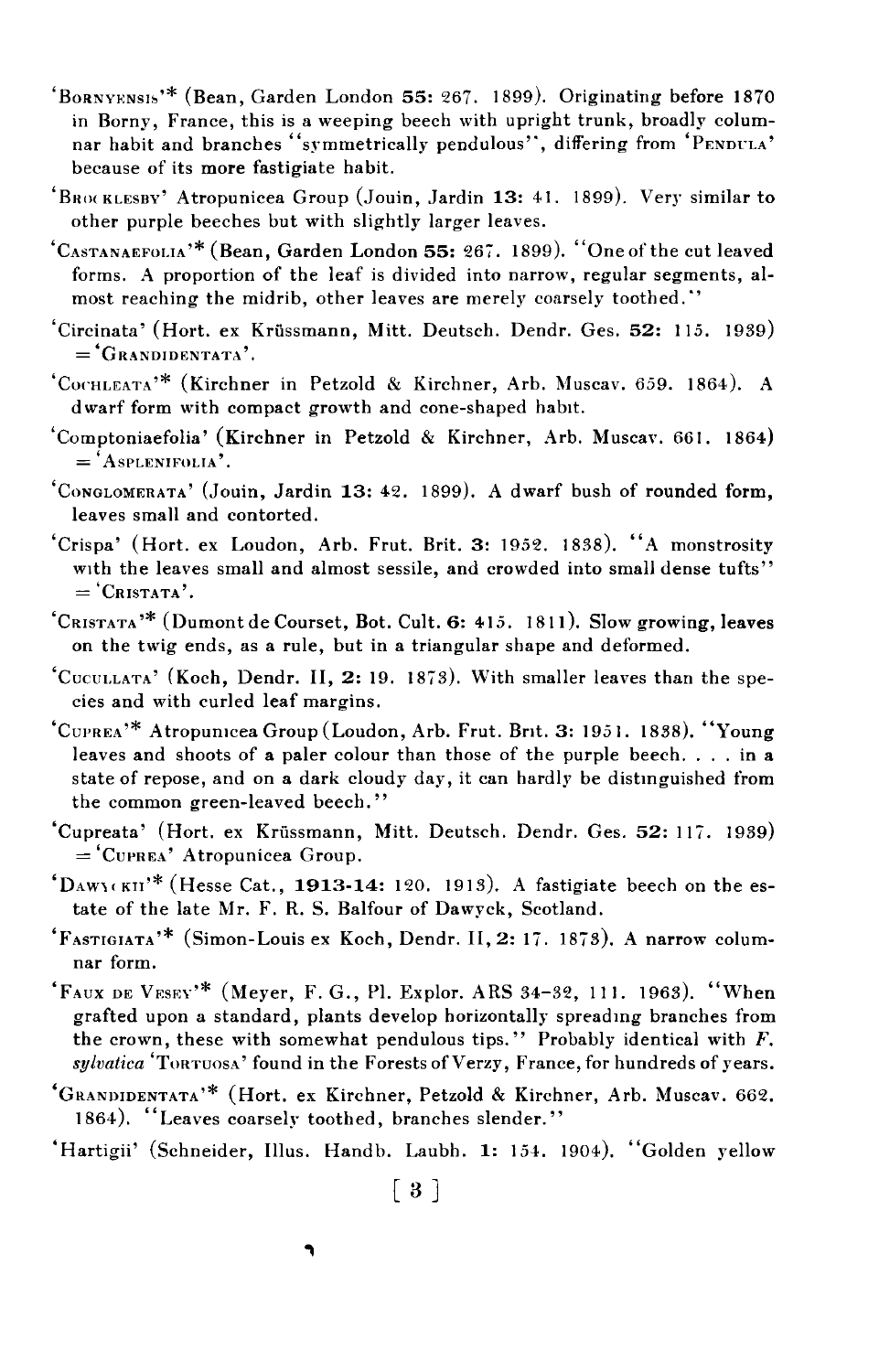bands showing between the nerves" of the leaves = 'STRIATA' Variegata Group.

- 'Hepatica' (Ambros1, Fl. Tirolo. Merid. 2: 59. 1857). "Foliage chiefly liver colored on the outer branches exposed to the sun" $=$ 'ATROPUNICEA' Atropunicea Group.
- $'$ Heterophylla' (Lodd. ex Loudon, Arb. Frut. Brit. 3: 1951. 1838)= $'$ LACINIATA'.
- 'HORIZONTALIS'\* (Hort. ex Hesse Cat., 1932-33: 66. 1932). "A new form, valuable landscape growth form with completely horizontal growing branches." The parent plant is at the Botanic Garden of Munich, Germany.
- 'Ilicifolia' (Hort. ex Krüssmann, Mitt. Deutsch. Dendr. Ges. 52: 116. 1939)<br>= 'LACINIATA'.
- 'Incisa' (Hort. ex Loudon, Arb. Frut. Brit. 3: 1951. 1838). "Leaves variously cut, sometimes in narrow shreds, so as to resemble ferns'' =  $'$  LACINIATA'.
- 'INTERRUPT4'\* (van Hoey Smith, Deutsche Baumschule 7: 265; fig. 154. 1955). Selection made by van Hoey Smith at Rotterdam. Peculiarly cut up leaf, almost appearing compound, and of most irregular form.
- 'INTERRUPTA PURPUREA'\* Atropunicea Group (Meyer, F. G., Pl. Explor. ARS  $34-32.$  111. 1963). "Similar to 'INTERRUPTA' except the leaves are purplish."
- 'Krhc' (Elwes in Elwes & Henry, Trees Gt. Brit. Irel. 1: 20. 1906). A famous beech at Knole Park in Sevenoaks, England, which in 1905 had "the largest girth of any beech I know standing in England. " At five feet above the ground the girth was thirty feet. This may not have been propagated.
- 'LACINIATA'\* (Vignet in Schmidt, Samml. Phys.-Oekon. Aufs. 1: 173. t. 1. 1 795). Leaves deeply cut or lobed.
- 'LATIFOLIA'\* (Kirchner in Petzold & Kirchner, Arb. Muscav. 662. 1864). With large leaves, 3-6 inches long and 2-4 inches wrde.
- 'LUTEO-VARIEGATA' Variegata Group (Weston, Bot. Univ. 1: 107. 1770). Leaves variegated with yellow.
- 'MacrophylIa' (Hort. ex Dippel, Handb. Laubh. 2: 52. 1892). "Leaves large and  $broad'' = 'LATIFOLIA'.$
- 'Marmorata, (Schneider, Illus. Hand. Laubh. 1: 154. 1904). "Abnormal white  $variegation' = 'A$ RGENTEO-VARIEGATA' Variegata Group.
- 'MILTONENSIS' (Henry, Garden London 1: 267. 1899). Originated at Milton Park, Northamptonshire, England. "A weepmg beech with erect trunk and branches horizontal and pendulous."
- 'Milton Variety' (Jouin, Jardin 13: 41.  $1899$ ) = 'MILTONENSIS'.
- 'MonsTeoaa' (Kirchner in Petzold & Kirchner, Arb. Muscav. 662. 1864). Smaller habit than wild plants, with monstrous leaves, very dark green on upper surface and pubescent beneath.
- 'Nano-pennula' (Domin, Vereinss. Forst-, Jagd., & Naturk. 57: 12-25. 1867). A dwarf pendulous form.

 $[4]$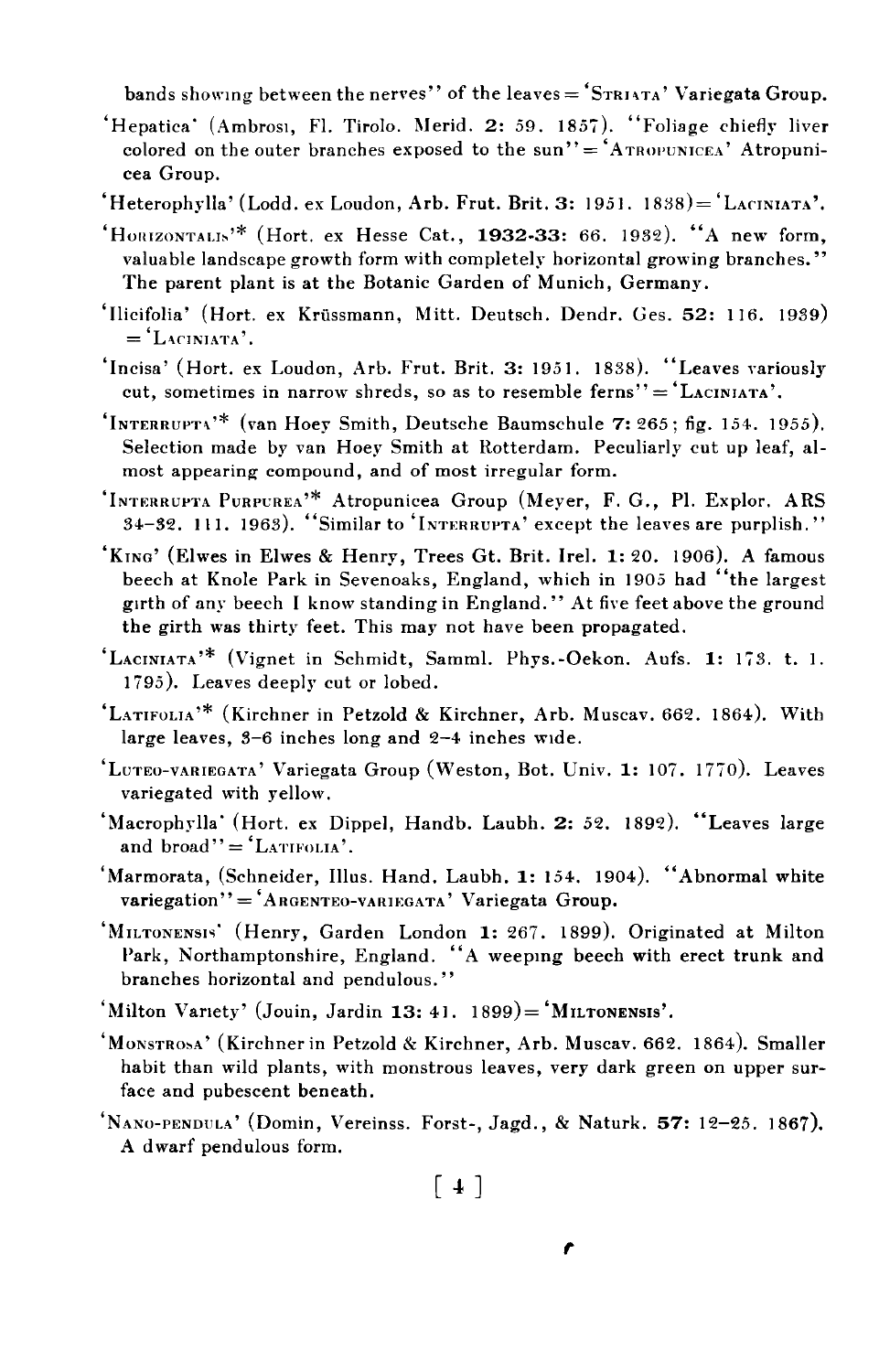- 'Nigra' (Hort. ex Schelle, Beissner et al., Hand. Laubh.-Benenn. 61. 1903). Listed without description. Probably a synonym of 'PURPUREA'.
- 'Nigra Pendula' (deVos, Woordenboek 46. 1867)= 'Purpureo-pendula' Atropunicea Group.
- NIVEA' Variegata Group (Masse, Revue Hort. IV. 1: 369. 1852). Weak growing, leaves white to streaked white, branchlets red ; probably never more than a shrub because of weak growth. Probably not now in cultivation.
- 'Norwegica' (Krüssmann, Mitt. Deutsch. Dendr. Ges. 52: 118. 1939)= 'NoR-WEGIENSIS' Atropunicea Group.
- 'Norwegiensis'\* Atropunicea Group (Hillier Cat.  $#34T: 22.$  1923). Purple leaves, but not so dark as those of 'SWAT MAGRET'.
- 'Pagnyensis'\* (Simon-Louis, Cat, 1868-69, name only; Schelle in Beissner et al., Hand. Laubh.-Benenn. 61. 1903). Similar to  $F$ . sylvatica 'TorTUOSA', if not identical.
- 'PAUL's GOLD-MARGINED' Variegata Group (Anon., Proc. Hort. Soc. London 27: 92. 1902). "Free growing, pale green leaves irregularly margined with yellow. "
- 'PENUri.a'\* (Lodd. ex Loudon, Arb. Frut. Brit. 3: 1952. 1838). First listed in 1836, the branches are "beautifully pendant, and even the last six feet of the top bend down." The larger limbs are usually horizontally spreading.
- 'PRINCE GEORGE OF CRETF' (Bean, Trees & Shrubs Brit. Is. 1: 552. 1914). Leaves up to 7 inches long and  $5\frac{1}{2}$  inches wide, "an unusually large-leaved form." Sent to Kew in 1898 by the gardener of the King of Denmark.
- $'$ PURPUREA<sup>+\*</sup> Atropunicea Group (Aiton, Hort. Kew. 3: 362. 1789). "With foliage blackish red." Loudon (Arb. Frut. Brit. 3: 1952. 1838) stated that all the purple-leaved beeches in Europe have come from one tree found in the woods in Germany in the middle of the eighteenth century.
- 'Purpurea Colorata' (Schelle, Beissner et al., Hand. Laubh.-Benenn. 61. 1903). Listed without description as a synonym of 'Purpurea' = 'PURPUREA' Atropunicea Group.
- 'PurpureA LATIFOLIA' A name which has been used since 1903 (Schelle, Beissner et al., Hand. Laubh.-Benenn. 61. 1903), but apparently never described. It is supposed to be the name most used in Europe to designate grafted purple beech (as compared to seedlings).
- 'Purpurea Macrophylla' (Schelle, Beissner et al., Hand. Laubh.-Benenn. 61.  $1903$  = ATROPURPUREA MACROPHYLLA' Atropunicea Group.
- 'Purpurea Major' (Hort. ex Schelle, Beissner et al., Hand. Laubh.-Benenn. 62. 1903). Listed without description. Is probably the same as 'ATROPURPUREA MACROPHYLLA' Atropunicea Group.
- 'PURPUREA METALLICA NIGRA' (Hort. Walter ex Schelle, Beissner et al., Hand. Laubh.-Benenn. 61. 1903). Listed without description.
- 'Purpurea Norwegiensis' (Nicholson, Kew Hand-List Trees & Shrubs, ed. 2, 717. 1902). Listed without description. ='NORWEGIENSIS' Atropunicea Group.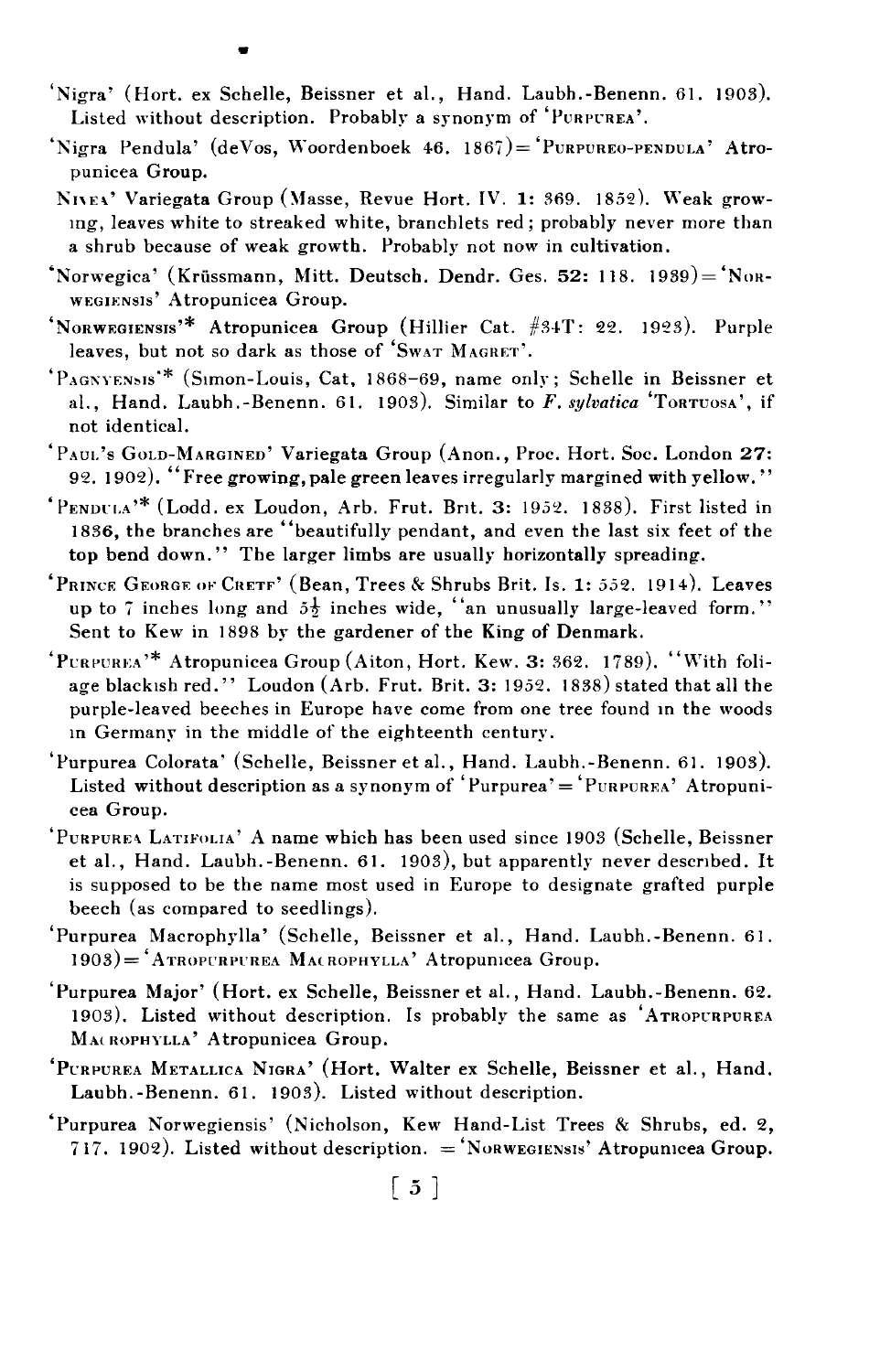- 'Purpurea Pendula' (Jäger & Beiss., Ziergeh. Gart. & Park. 225. 1865)=  $P_{LR}$ -PrREO-PENDULA' Atropunicea Group.
- 'PURPUREA PENDULA NANA' (Hort ex Dippel, Handb. Laubh. 2: 52. 1892). Listed without description.
- PURPUREA PENDULA NOVA' (Hort. ex Dippel, Handb. Laubh. 2: 52. 1892). Listed without description.
- 'Purpurea Pendula Reygerloo' (Dippel, Handb. Laubh. 2: 52. 1892)= 'REVGER-Loo' Atropunicea Group.
- 'PURPUREA PENDULA VERA' (Schelle, Beissner et al., Hand. Laubh.-Benenn. 62. 1903). Listed without description.
- 'Purpurea Roseo-marginata' (Henry in Elwes & Henry, Trees Gt. Brit. Irel. 1: 8. 1906)= $"Roseo-MARGINATA" Varie**gata Group**.$
- 'PURPUREO-PENDULA'\* Atropunicea Group (Jäger in Jäger & Beiss., Ziergeh. Gart. & Park. 225. 1865). A pendulous form with purple leaves.
- 'PvRAMIDALIS' (Kirchner in Petzold & Kirchner, Arb. Muscav. 662. 1864). An upright pyramidal form.
- 'PYRAMIDALIS PURPUREA' (Bean, Kew Hand-List Trees & Shrubs, ed. 3, 307. 1925). Listed without description.
- ' $Q_{\text{UEEN}}$ ' (Elwes in Elwes & Henry, Trees Gt. Brit. Irel. 1: 20. 1906). A famous beech at Knole Park in Sevenoaks, England, 100 feet high, 130 foot spread with a trunk 21 feet in circumference. This may not have been propagated.
- 'QUERCIFOL1A'\* (Booth Cat. ex Kirchner in Petzold & Kirchner, Arb. Muscav. 662. 1864). With oak-li'ze leaves.
- 'QUERCINA' (Hort. ex Schelle, Beissner et al., Hand. Laubh.-Benenn. 62. 1903). Listed without description.
- 'QUERCOIDES' (Persoon, Trans. Linn. Soc. Lond. 5: 233, t. 11. 1800). "The bark of the trunk and larger branches is entirely formed like that of an oak." A tree in Reinhaussen, Germany, was dying in 1800.
- 'REMiLLVENSIS' (Simon-Louis Cat. 1868-69, name only; Jouin, Jardin 13: 41. 1899). A low, compact, tightly growing tree with slightly arching and drooping branches and umbrella-like shape.
- 'RETROFLExA' (Hort. ex Dippel, Handb. Laubh. 2: 51. 1892). Rounded crown, branches at first upright, then hanging pendulous to the ground.
- 'REYGERLOO'\* Atropunicea group (Krussmann, Mitt. Deutsch. Dendr. Ges. 52: 117. 1939). A red-leaved variety with pendulous branches.
- 'RIVERSII'\* Atropunicea Group (Rehder in Bailey, Cycl. Amer. Hort. 2: 570. 1900). "Very dark purple leaves and compact habit." This is said to have been selected by the British nurseryman Thomas Rivers prior to 1900.
- 'RoHANII'\* Atropunicea Group (Koerber, Fromme's Oester.-Ungar. Gartenk. 19: 1 März. 1894). "With purple leaves similar in general shape to those of . 'LACINIATA'."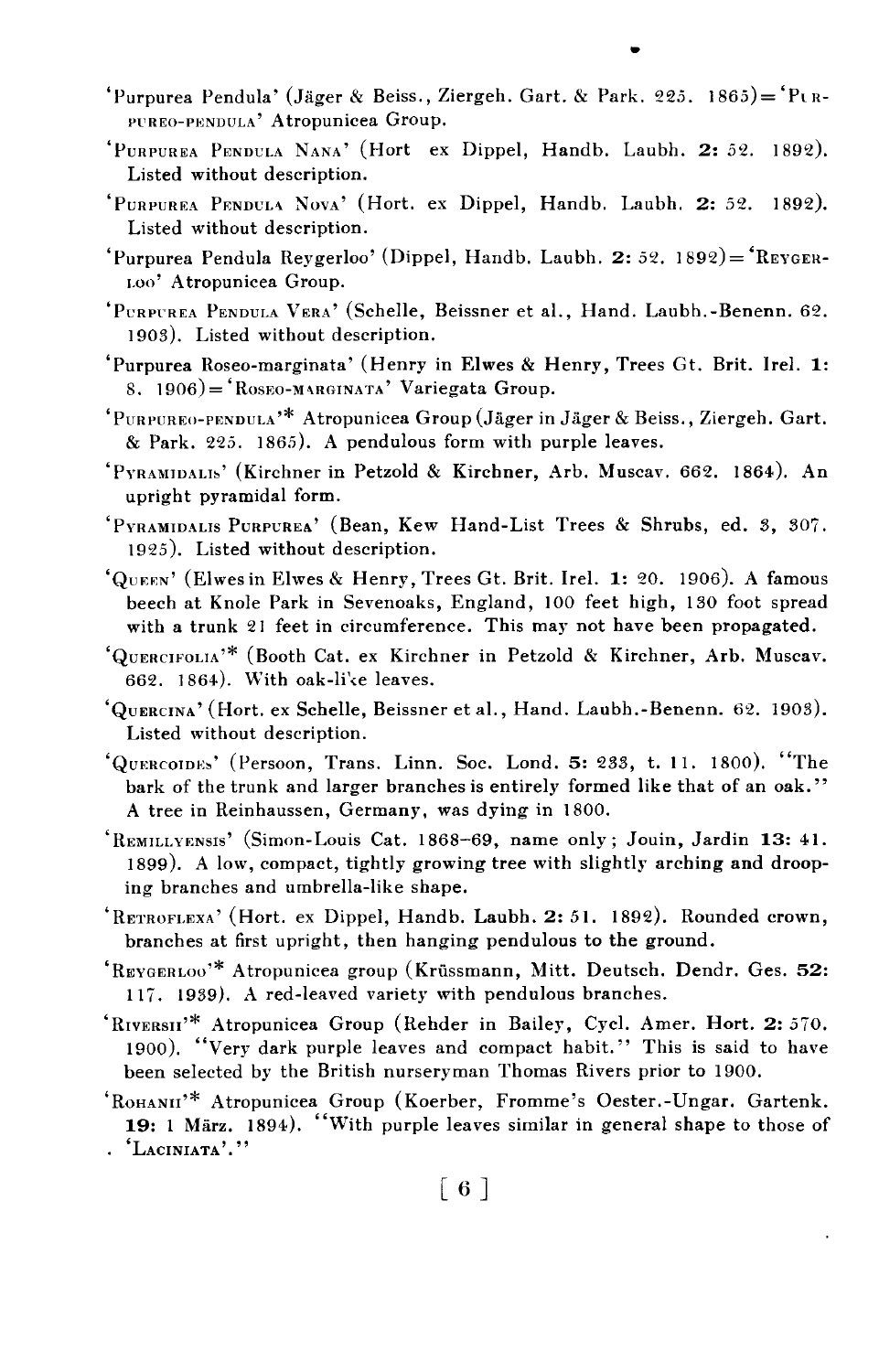- 'R03E0-MARGINATA'\* Variegata Group (Cripps, Gard. Chron. III. 3: 7 79. 1888). "Leaves purple with an irregular light pink border."
- 'ROTUNDIFOLIA'\* (Jackman, Hibberd's Gard. Mag. 37: 339. 1894). With small, rounded leaves  $\frac{3}{4}$ -1 $\frac{1}{2}$  inches long, about the smallest orbicular leaves of any of the clones of Fagus sylvatica. Apparently this originated at Brookwood, Knap Hill, Woking, England, in 1872 and was put into commerce later by Jackman Nursery of Woking, England. It was listed as "new" without description in Jackman's Cat. 26. 1878.
- 'Rotundifolia Minor' (Jurissen ex Späth Cat. 79: 9. 1890). Listed without de- $\text{scrition.} = 'Rorunprol1A'.$
- 'RUBRA' (Anon. in Jour. Roy. Hort. Soc. 39: 795. 1914). Listed without description.
- 'Salicifolia' (Hort. ex Loudon, Arb. Frut. Brit. 3: 1951. 1838). "Leaves variously cut, sometimes in narrow shreds so as to resemble ferns." $=$  'Asplenifolia'.
- 'Sanguinea' (Persoon, Syn. Pl. 2: 571. 1807) "foliage blackish-red" = 'ATRO-PUNICEA' Atropunicea Group.
- 'SPAETHIANA'\* Atropunicea Group (Späth, Späth-buch 1720-1920. 230. 1920). Leaves red with the under surface a distinct blackish red.
- 'STRIATA' Variegata Group (Bose, Allg. Forst- Jagd-Zeit. 27: 46. 1851). Normal growth and normal leaves at first green, then with bright yellow-green stripes along the main veins.
- 'SUBCORDATA' (Murr, Deutsch. Bot. Monatsschr. 18: 194. 1900). With "clearly heart shaped leaves."
- 'Suentelensis' (Hort. ex Schelle, Beissner et al., Hand. Laubh.-Benenn. 61. 1903). Listed without description.  $=$  Torrosa'.
- 'Suntalensis' (Hort. ex Beissner, Mitt. Deutsch. Dendr. Ges. 6: 84. 1897). A dwarf beech.  $=$  'Torruosa'.
- SWAT MAGRET'\* Atropunicea Group (Spath, Spath-buch 1 7 20-1920. 230. 1920). Introduced about 1895, this is a red-leaved beech with the leaves opening 8- 10 days earlier than those of 'ATROPUNICEA'. Also, these leaves hold their black-red color longer in the fall.
- $'$ TorT $\cos A'$ <sup>\*</sup> (Pepin, Revue Hort. 1861: 84. 1861). "Dwarf and spreading form, with twisted and contorted branches, pendulous at the tips.'' Plants of this have been known to be in the forests of Verzy, France, for hundreds of years, and some are still growing there. The first one brought into cultivation should have the cultivar name 'ToRTUOSA'. Other named cultivars have been obtained from the same source.
- 'TRICOLOR'\* Variegata Group (Simon-Louis ex Koch, Dendr. 2 (2): 18. 1873). "Leaves nearly white, spotted green with a pink margin."

'Undulata' (Hort. Simon-Louis ex Jouin, Jardin 13: 42. 1899) = 'CochLEATA'.